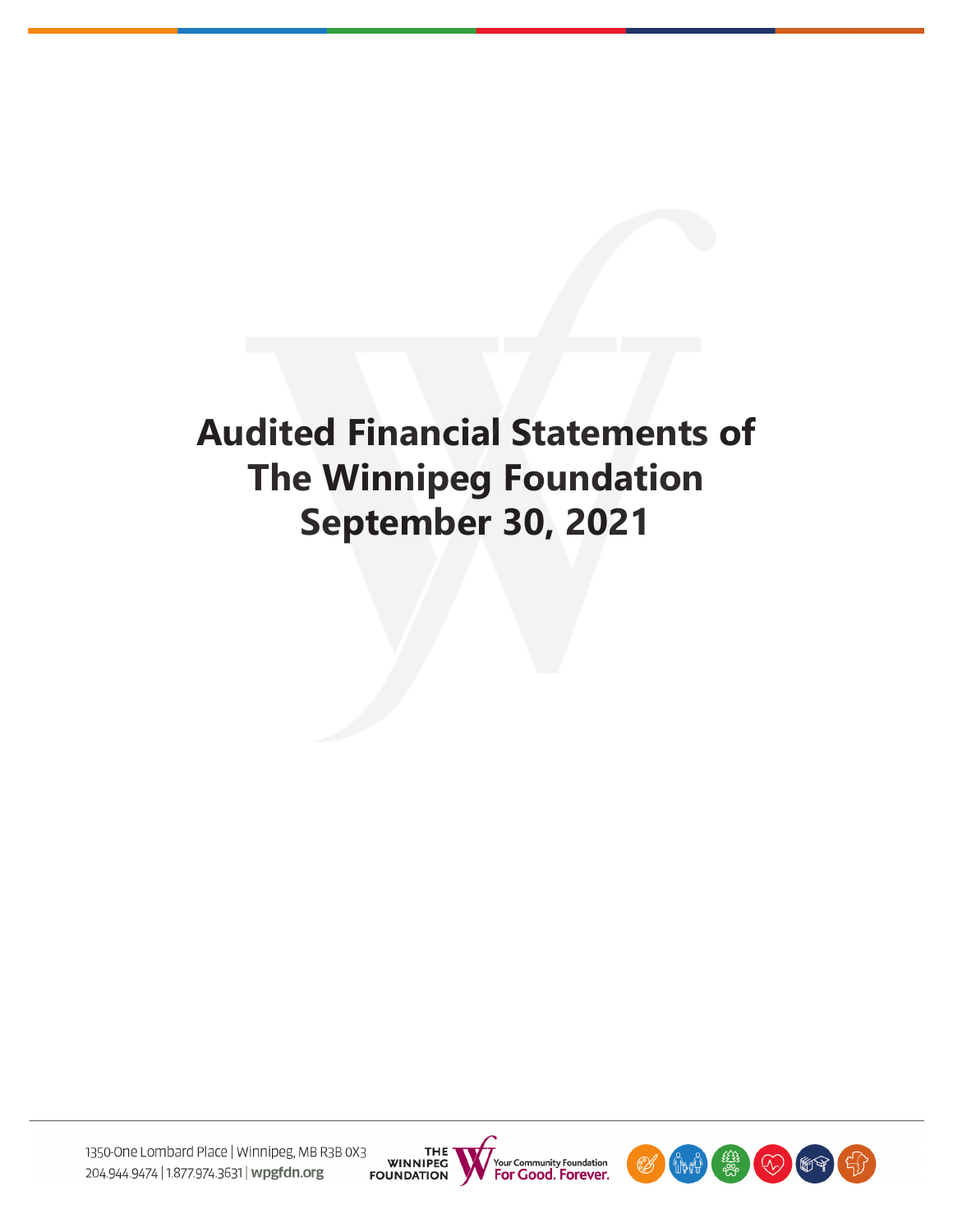# **Deloitte.**

Deloitte LLP 360 Main Street Suite 2300 Winnipeg MB R3C 3Z3 Canada

Tel: (204) 942-0051 Fax: (204) 947-9390 www.deloitte.ca

#### **INDEPENDENT AUDITOR'S REPORT**

To the Board of Directors of The Winnipeg Foundation

#### **Opinion**

We have audited the financial statements of The Winnipeg Foundation (the "Foundation"), which comprise the statement of financial position as at September 30, 2021, and the statements of operations and changes in fund balances and cash flows for the year then ended, and notes to the financial statements, including a summary of significant accounting policies (collectively referred to as the "financial statements").

In our opinion, the accompanying financial statements present fairly, in all material respects, the financial position of The Winnipeg Foundation as at September 30, 2021, and the results of its operations and its cash flows for the year then ended in accordance with Canadian accounting standards for not-for-profit organizations ("ASNPO").

#### **Basis for Opinion**

We conducted our audit in accordance with Canadian generally accepted auditing standards ("Canadian GAAS"). Our responsibilities under those standards are further described in the *Auditor's Responsibilities for the Audit of the Financial Statements* section of our report. We are independent of the Foundation in accordance with the ethical requirements that are relevant to our audit of the financial statements in Canada, and we have fulfilled our other ethical responsibilities in accordance with these requirements. We believe that the audit evidence we have obtained is sufficient and appropriate to provide a basis for our opinion.

#### **Responsibilities of Management and Those Charged with Governance for the Financial Statements**

Management is responsible for the preparation and fair presentation of the financial statements in accordance with ASNPO, and for such internal control as management determines is necessary to enable the preparation of financial statements that are free from material misstatement, whether due to fraud or error.

In preparing the financial statements, management is responsible for assessing the Foundation's ability to continue as a going concern, disclosing, as applicable, matters related to going concern and using the going concern basis of accounting unless management either intends to liquidate the Foundation or to cease operations, or has no realistic alternative but to do so.

Those charged with governance are responsible for overseeing the Foundation's financial reporting process.

#### **Auditor's Responsibilities for the Audit of the Financial Statements**

Our objectives are to obtain reasonable assurance about whether the financial statements as a whole are free from material misstatement, whether due to fraud or error, and to issue an auditor's report that includes our opinion. Reasonable assurance is a high level of assurance, but is not a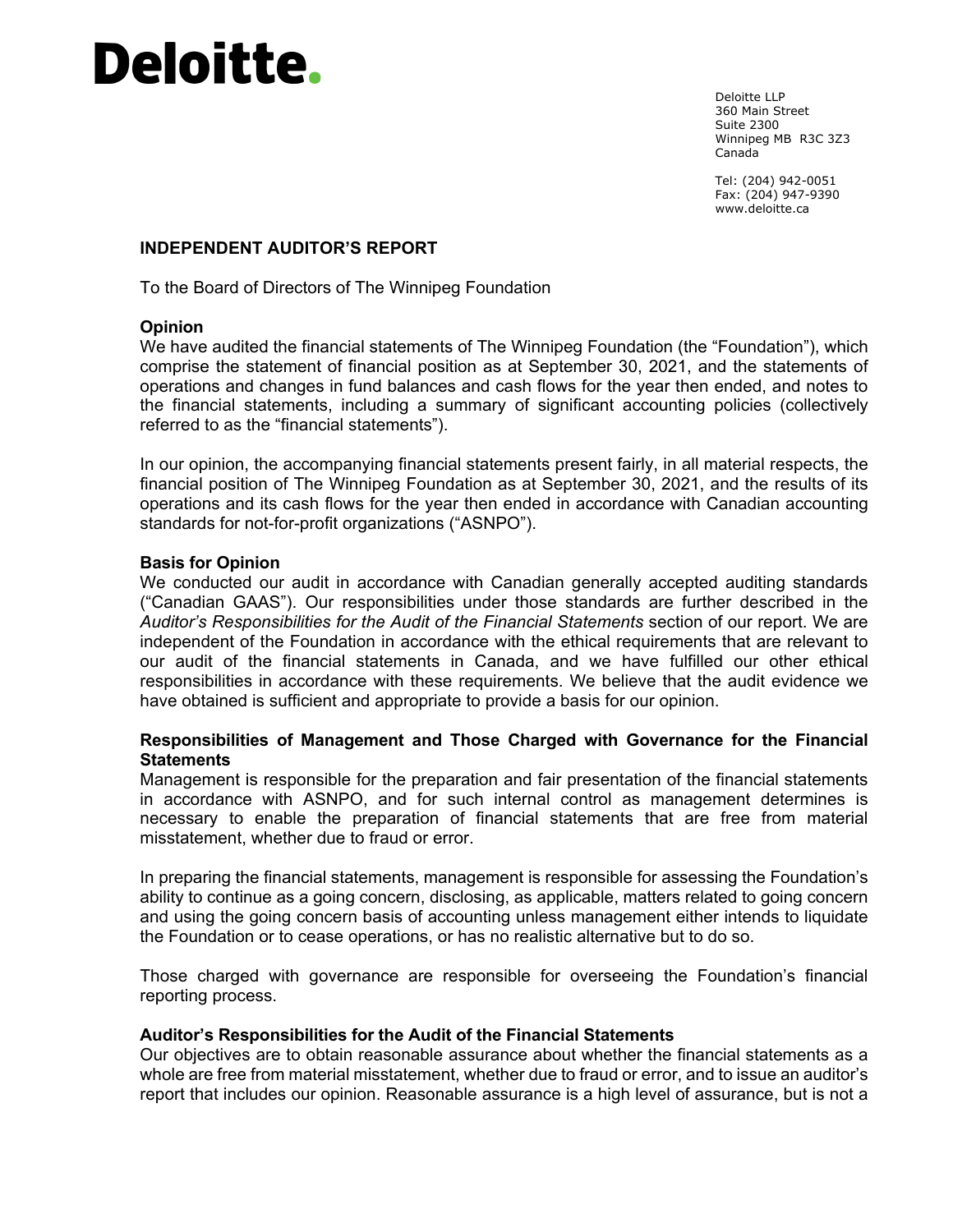guarantee that an audit conducted in accordance with Canadian GAAS will always detect a material misstatement when it exists. Misstatements can arise from fraud or error and are considered material if, individually or in the aggregate, they could reasonably be expected to influence the economic decisions of users taken on the basis of these financial statements.

As part of an audit in accordance with Canadian GAAS, we exercise professional judgment and maintain professional skepticism throughout the audit. We also:

- Identify and assess the risks of material misstatement of the financial statements, whether due to fraud or error, design and perform audit procedures responsive to those risks, and obtain audit evidence that is sufficient and appropriate to provide a basis for our opinion. The risk of not detecting a material misstatement resulting from fraud is higher than for one resulting from error, as fraud may involve collusion, forgery, intentional omissions, misrepresentations, or the override of internal control.
- Obtain an understanding of internal control relevant to the audit in order to design audit procedures that are appropriate in the circumstances, but not for the purpose of expressing an opinion on the effectiveness of the Foundation's internal control.
- Evaluate the appropriateness of accounting policies used and the reasonableness of accounting estimates and related disclosures made by management.
- Conclude on the appropriateness of management's use of the going concern basis of accounting and, based on the audit evidence obtained, whether a material uncertainty exists related to events or conditions that may cast significant doubt on the Foundation's ability to continue as a going concern. If we conclude that a material uncertainty exists, we are required to draw attention in our auditor's report to the related disclosures in the financial statements or, if such disclosures are inadequate, to modify our opinion. Our conclusions are based on the audit evidence obtained up to the date of our auditor's report. However, future events or conditions may cause the Foundation to cease to continue as a going concern.
- Evaluate the overall presentation, structure and content of the financial statements, including the disclosures, and whether the financial statements represent the underlying transactions and events in a manner that achieves fair presentation.

We communicate with those charged with governance regarding, among other matters, the planned scope and timing of the audit and significant audit findings, including any significant deficiencies in internal control that we identify during our audit.

Deloitte LLP

Chartered Professional Accountants

December 14, 2021 Winnipeg, Manitoba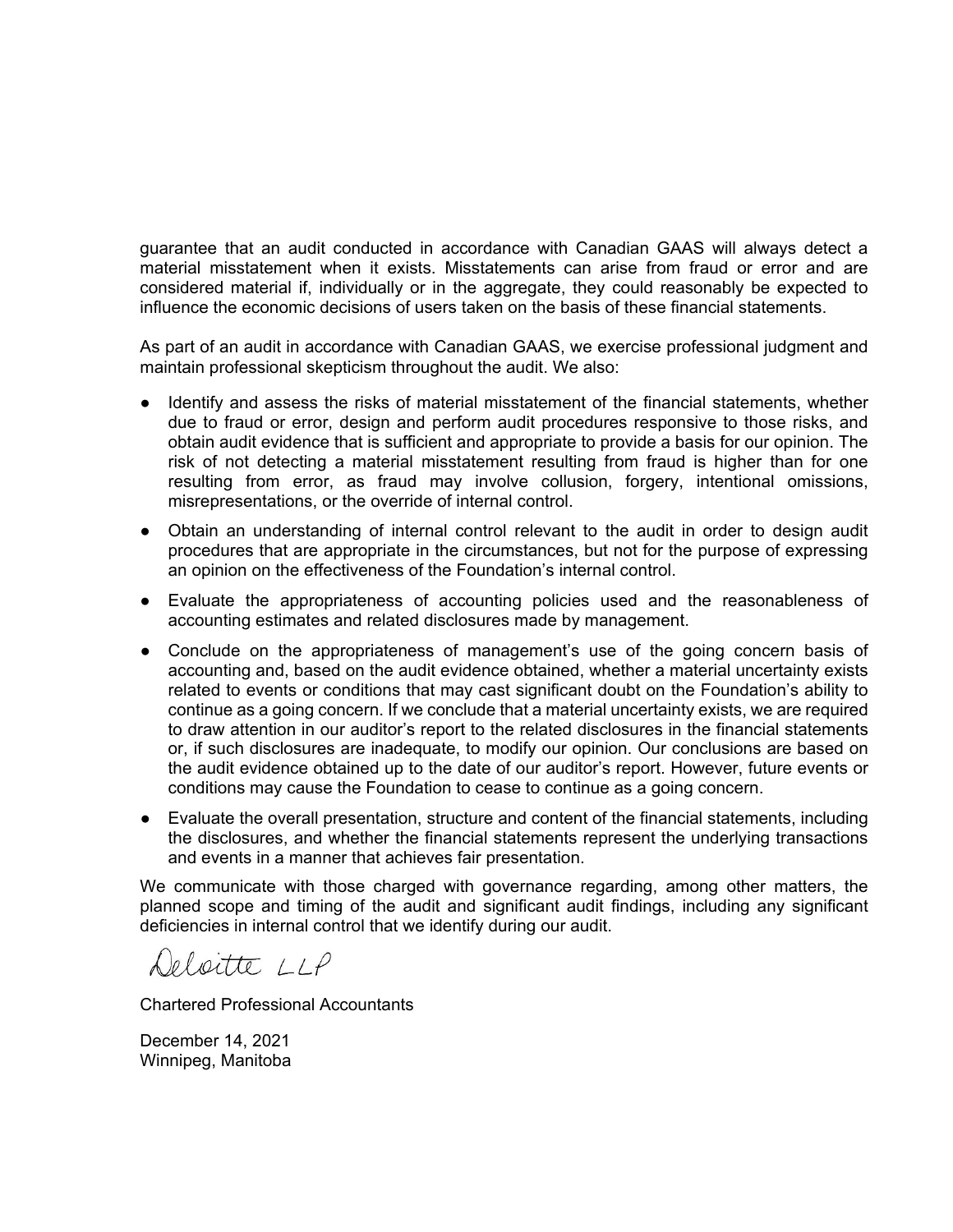# **TABLE OF CONTENTS**

| Statement of Financial Position                      |          |
|------------------------------------------------------|----------|
| Statement of Operations and Changes in Fund Balances |          |
| Statement of Cash Flows                              | 3        |
| Notes to the Financial Statements                    | $4 - 13$ |

**Page**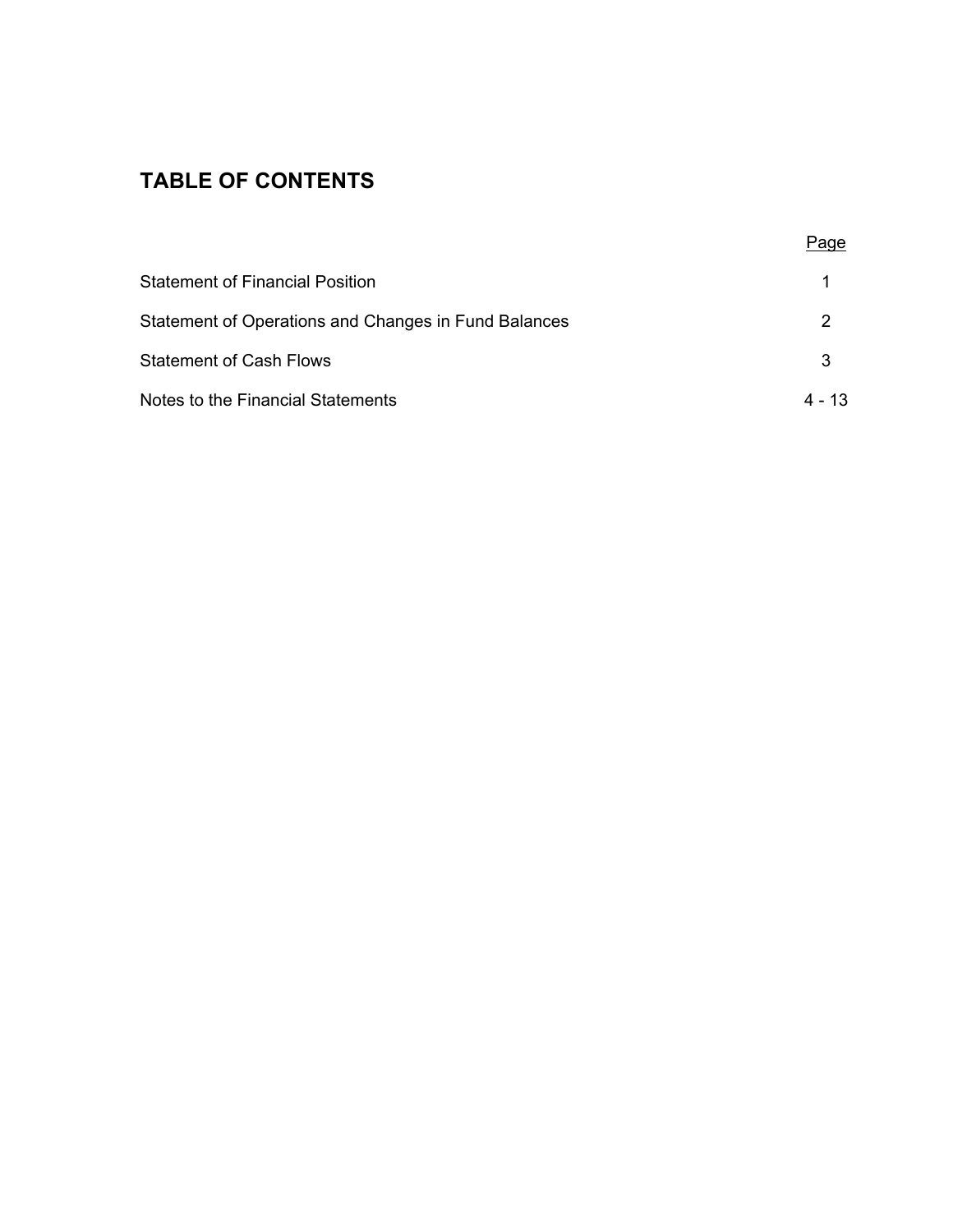# **THE WINNIPEG FOUNDATION Statement of Financial Position**

**As at September 30, 2021**

**In thousands of dollars**

|                                                              | 2021 |           | 2020            |
|--------------------------------------------------------------|------|-----------|-----------------|
| <b>ASSETS</b><br>Cash and short term investments (Note 7(d)) | \$   | 44,127    | \$<br>48,470    |
| Investments (Note 7(d))                                      |      | 1,698,709 | 1,358,954       |
| Accounts receivable                                          |      | 120       | 211             |
| Other assets (Note 3)                                        |      | 5,115     | 5,257           |
|                                                              | \$   | 1,748,071 | \$<br>1,412,892 |
| <b>LIABILITIES</b>                                           |      |           |                 |
| Accounts payable                                             | \$   | 1,267     | \$<br>1,164     |
| <b>Grant commitments</b>                                     |      | 46,145    | 41,848          |
| Agency managed funds (Note 5(a))                             |      | 109,241   | 99,436          |
| Manitoba community foundation managed<br>funds (Note 5(b))   |      | 114,594   | 95,690          |
|                                                              |      | 271,247   | 238,138         |
| Commitments (Note 8)                                         |      |           |                 |
| <b>FUND BALANCES</b>                                         |      |           |                 |
| Restricted                                                   |      | 1,167,276 | 902,831         |
| Discretionary                                                |      | 300,812   | 268,814         |
| Operating                                                    |      | 8,736     | 3,109           |
|                                                              |      | 1,476,824 | 1,174,754       |
|                                                              | \$   | 1,748,071 | \$<br>1,412,892 |

APPROVED BY THE BOARD

 $L^2$ \_\_\_\_\_\_\_\_\_\_\_\_\_\_\_\_\_\_\_\_\_\_\_\_\_\_ Director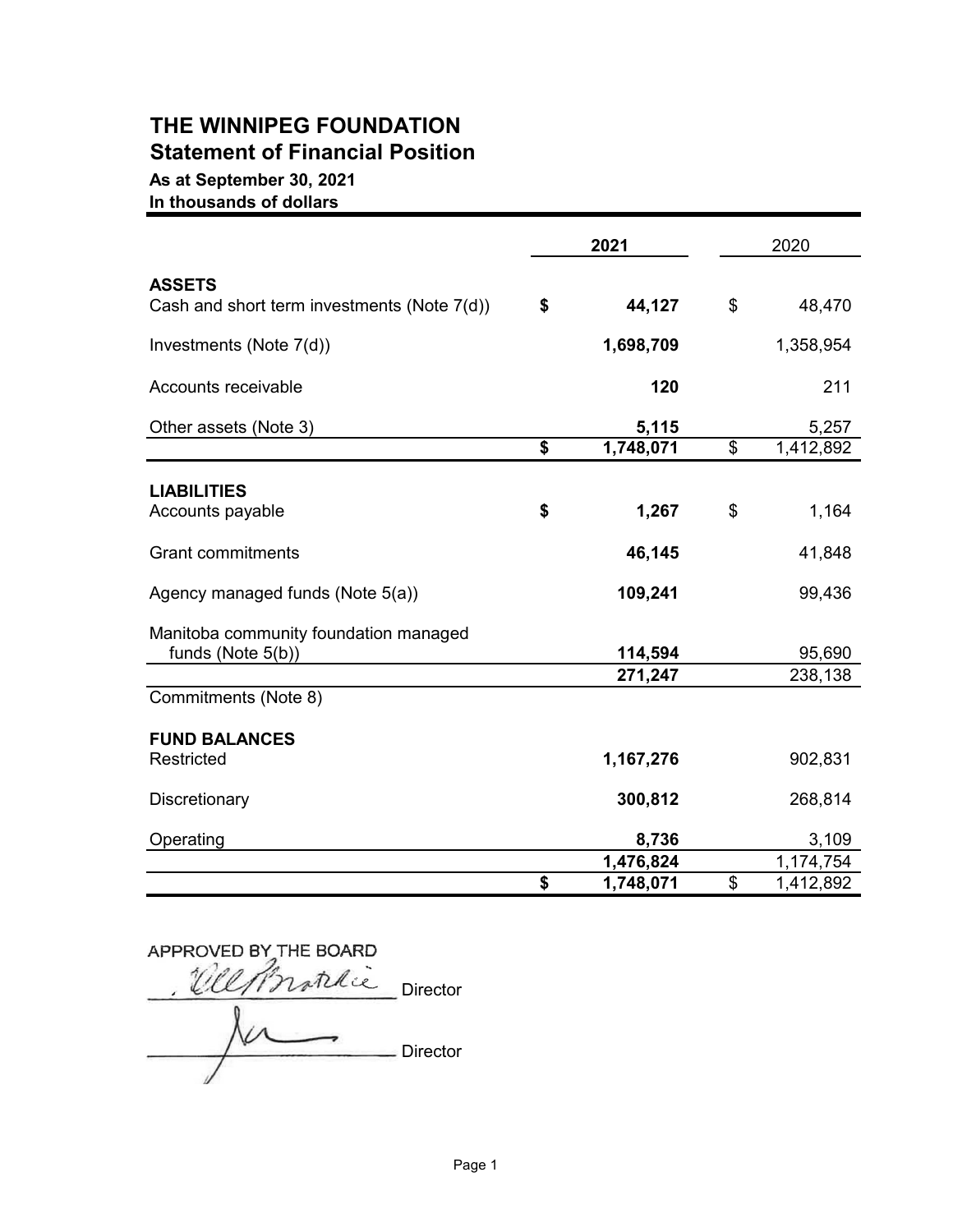#### **THE WINNIPEG FOUNDATION Statement of Operations and Changes in Fund Balances For the Year ended September 30, 2021 In thousands of dollars**

|                                                                                                                                                                                                                           | 2021 |                                                                                   |    |                                                                               |                                                                 | 2020                                                                            |    |                                                                          |
|---------------------------------------------------------------------------------------------------------------------------------------------------------------------------------------------------------------------------|------|-----------------------------------------------------------------------------------|----|-------------------------------------------------------------------------------|-----------------------------------------------------------------|---------------------------------------------------------------------------------|----|--------------------------------------------------------------------------|
|                                                                                                                                                                                                                           |      | <b>Restricted</b>                                                                 |    | <b>Discretionary</b>                                                          | <b>Operating</b>                                                | Total                                                                           |    | Total                                                                    |
| <b>REVENUE</b><br>Gifts<br>Gifts for immediate granting<br>Interest and dividend income<br>Realized capital gains<br>Net change in unrealized capital gains<br>Investment (fee) recovery<br>Administrative (fee) recovery | \$   | 156,772<br>18,033<br>33,420<br>46,386<br>74,156<br>(4, 545)<br>(3,731)<br>320,491 | \$ | 4,239<br>1,212<br>9,333<br>12,683<br>21,098<br>(1, 242)<br>(1, 322)<br>46,001 | \$<br>82<br>3,824<br>2,354<br>5,160<br>6,707<br>5,955<br>24,082 | \$<br>161,093<br>19,245<br>46,577<br>61,423<br>100,414<br>920<br>902<br>390,574 | \$ | 148,423<br>16,143<br>43,305<br>27,566<br>12,615<br>641<br>732<br>249,425 |
| <b>EXPENDITURES</b>                                                                                                                                                                                                       |      |                                                                                   |    |                                                                               |                                                                 |                                                                                 |    |                                                                          |
| Grants approved                                                                                                                                                                                                           |      | 56,091                                                                            |    | 17,951                                                                        |                                                                 | 74,042                                                                          |    | 65,451                                                                   |
| Investment operations (Note 9)                                                                                                                                                                                            |      |                                                                                   |    |                                                                               | 6,734                                                           | 6,734                                                                           |    | 4,445                                                                    |
| Administration (Note 9)                                                                                                                                                                                                   |      |                                                                                   |    |                                                                               | 7,728                                                           | 7,728                                                                           |    | 7,105                                                                    |
|                                                                                                                                                                                                                           |      | 56,091                                                                            |    | 17,951                                                                        | 14,462                                                          | 88,504                                                                          |    | 77,001                                                                   |
| EXCESS OF REVENUE OVER EXPENDITURES                                                                                                                                                                                       |      | 264,400                                                                           |    | 28,050                                                                        | 9,620                                                           | 302,070                                                                         |    | 172,424                                                                  |
| FUND BALANCE, BEGINNING OF YEAR                                                                                                                                                                                           |      | 902,831                                                                           |    | 268,814                                                                       | 3,109                                                           | 1,174,754                                                                       |    | 1,002,330                                                                |
| <b>TRANSFERS</b>                                                                                                                                                                                                          |      | 45                                                                                |    | 3,948                                                                         | (3,993)                                                         |                                                                                 |    |                                                                          |
| FUND BALANCE, END OF YEAR                                                                                                                                                                                                 | \$   | 1,167,276                                                                         | s. | 300,812                                                                       | 8,736                                                           | 1,476,824                                                                       | S  | 1, 174, 754                                                              |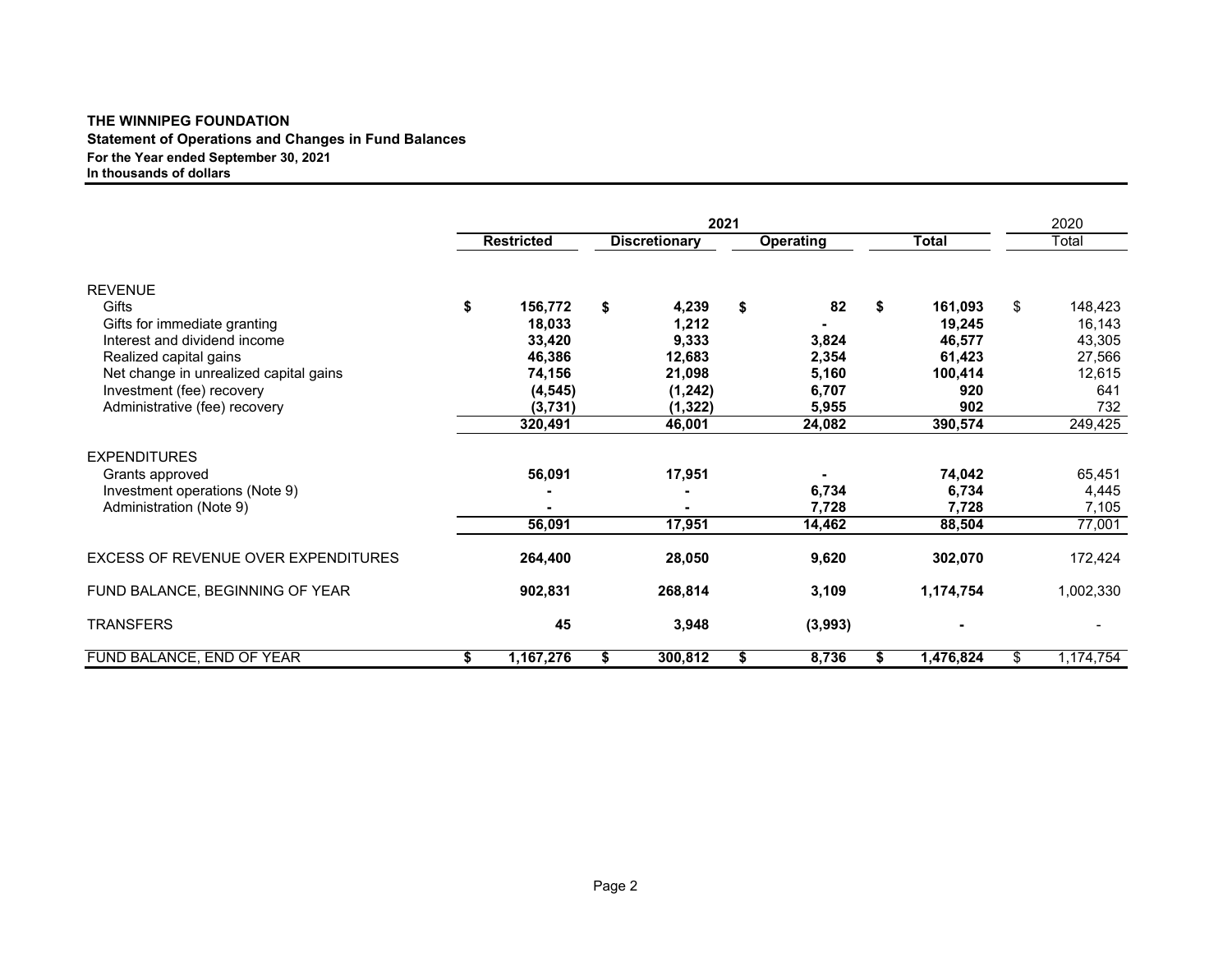### **THE WINNIPEG FOUNDATION Statement of Cash Flows**

#### **For the Year ended September 30, 2021 In thousands of dollars**

|                                                      | 2021          | 2020          |
|------------------------------------------------------|---------------|---------------|
| <b>OPERATING ACTIVITIES</b>                          |               |               |
| Excess of revenue over expenditures                  | \$<br>302,070 | \$<br>172,424 |
| Depreciation                                         | 314           | 306           |
| Unrealized gains on investments                      | (100,414)     | (12, 616)     |
|                                                      | 201,970       | 160,114       |
| Changes in non-cash operating working capital items: |               |               |
| Accounts receivable                                  | 91            | (115)         |
| Accounts payable                                     | 103           | 243           |
| <b>Grant commitments</b>                             | 4,297         | 4,831         |
|                                                      | 206,461       | 165,073       |
|                                                      |               |               |
| <b>MANAGED FUND TRANSACTIONS</b>                     |               |               |
| Increase in managed funds                            | 28,709        | 27,222        |
| <b>INVESTING ACTIVITIES</b>                          |               |               |
| Acquisition of capital assets                        | (120)         | (437)         |
| Net purchases of long term investments               | (239, 393)    | (166, 123)    |
|                                                      | (239,513)     | (166,560)     |
|                                                      |               |               |
| NET (DECREASE) INCREASE IN CASH POSITION             | (4, 343)      | 25,735        |
| CASH AND SHORT TERM INVESTMENTS,                     |               |               |
| <b>BEGINNING OF YEAR</b>                             | 48,470        | 22,735        |
| CASH AND SHORT TERM INVESTMENTS,                     |               |               |
| <b>END OF YEAR</b>                                   | \$<br>44,127  | \$<br>48,470  |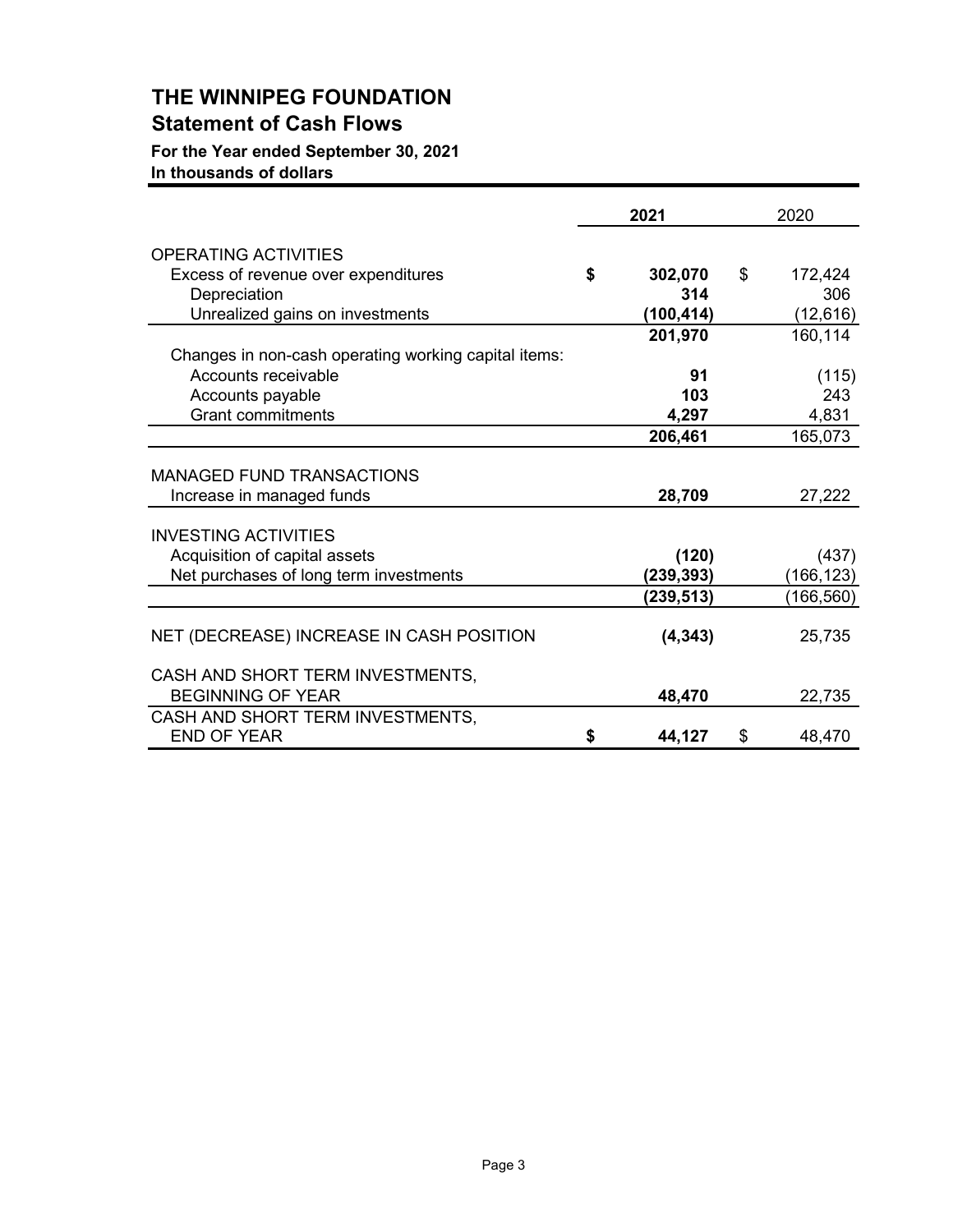#### **1. ORGANIZATION**

The Winnipeg Foundation ("The Foundation") was established in 1921 to benefit the citizens of Winnipeg by supporting not-for-profit, charitable, educational, and cultural organizations. The capital held for investment is contributed to or placed with The Foundation for this purpose.

The Foundation is a registered charity and is classified as a public foundation for purposes of the Income Tax Act (Canada).

#### **2. SIGNIFICANT ACCOUNTING POLICIES**

The financial statements have been prepared in accordance with Canadian accounting standards for not-for-profit organizations and reflect the following significant accounting policies:

*a) Externally and internally restricted funds* 

The Foundation maintains several funds within its assets as follows:

The Restricted and Discretionary Funds consist primarily of endowment funds established from gifts by donors which are designated to remain under The Foundation's management in perpetuity. Such donations are invested proportionately in The Foundation's Consolidated Trust Fund so that each fund is adjusted monthly by its proportionate share of investment gains and losses.

The Restricted Fund is comprised of funds which are used for specific purposes as specified by the donor and approved by the Board. The Discretionary Fund is comprised of funds which are used for needs of the community at the discretion of the Board. The Operating Fund comprises the resources available for The Foundation's general operating activities.

*b) Income and expense recognition* 

The Foundation uses the restricted fund method of accounting for gifts. Gifts are recognized as revenue when received. Expenses are recorded on the accrual basis of accounting.

Interest and dividend income as well as realized and changes in unrealized capital gains and losses are recorded on an accrual basis.

Pursuant to its Spending Policy, it is the long term objective of The Foundation to make available for annual grant-making activities an amount of 4.5% of the average of the preceding 12 quarters' fair value of each fund in the Consolidated Trust Fund. The Foundation monitors an inflation protected target which is required to protect 90% of the purchasing power of the original gifts.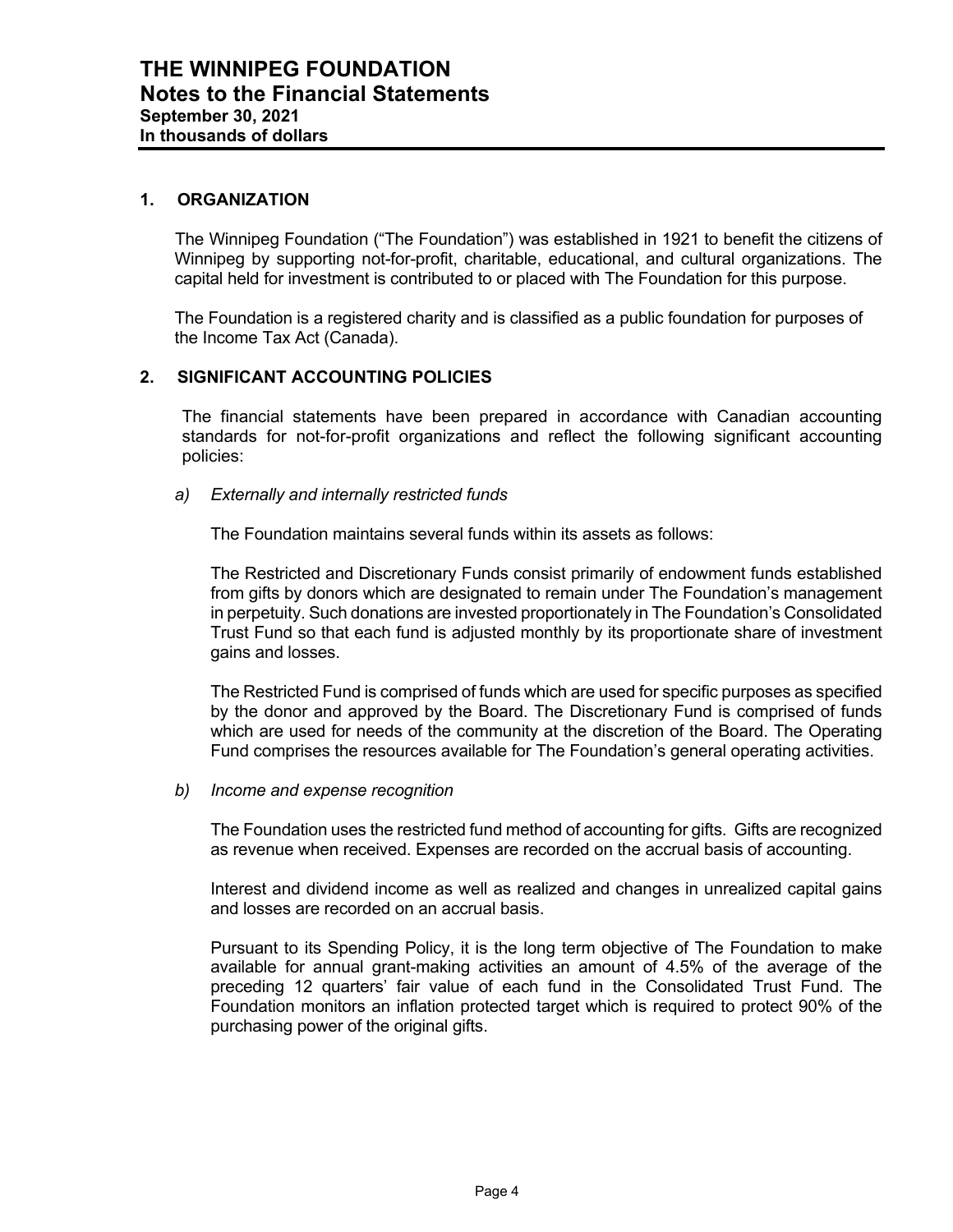#### **2. SIGNIFICANT ACCOUNTING POLICIES (continued)**

#### *b) Income and expense recognition (continued)*

The difference between the inflation protected target and the fair value is monitored, and if this excess deteriorates or improves on an average three year basis, the spending rate will be adjusted. The Foundation's Spending Policy range is 4.0% to 5.0%. Any adjustment to grant making will not be greater than 0.2% in any given year, and any adjustment to the inflation protected target will not be greater than 4% in any given year. The Board reserves the right to consider other factors when determining the spending rate when the annual market value has a surplus of \$100 Million compared to the inflation protected target. For 2021, the spending rate was 5.0% (2020 – 5.0%). In 2022, this rate will be 5.0%. It is the standard policy of The Foundation to apply an annual administrative recovery charge as per its fee policy and actual investment costs.

Alternate spending policies have been established by agreement with some respective donors. The Foundation's minimum requirement in reaching agreement with donors on spending policies for these funds is in adherence to the requirements of Canada Revenue Agency (CRA), which require spending equal to at least 3.5% of average fair value calculated over two years.

*c) Cash and short term investments* 

Cash and short term investments are made up of unrestricted cash and short term investments with maturity of one year or less at the statement of financial position date. Included in cash and short term investments at September 30, 2021 is cash of \$32,918 (2020 - \$40,834) and short term investments of \$11,209 (2020 - \$7,636).

*d) Capital assets* 

The Foundation records its capital assets at their historical cost. Depreciation is provided for at rates ranging between 10% and 30%, calculated on a straight-line basis. Leasehold improvements, net of tenant inducements, are depreciated on a straight-line basis over the life of the lease.

#### *e) Financial instruments*

Financial assets and financial liabilities are initially recognized at fair value when The Foundation becomes a party to the contractual provisions of the financial instrument. Subsequently, all financial instruments are measured at amortized cost, except for investments which The Foundation has chosen to measure at fair value. The fair value of The Foundation's investments in marketable securities quoted in an active market include bonds, debentures, preferred shares and common shares, which are based on the year end published close prices. The fair value of mortgages, real estate and infrastructure investments is determined by the respective investment manager.

Purchases and sales of investments are recorded at the trade date and transaction costs are expensed as incurred and recorded in the Statement of Operations. Changes in unrealized gains and losses are recognized in the Statement of Operations.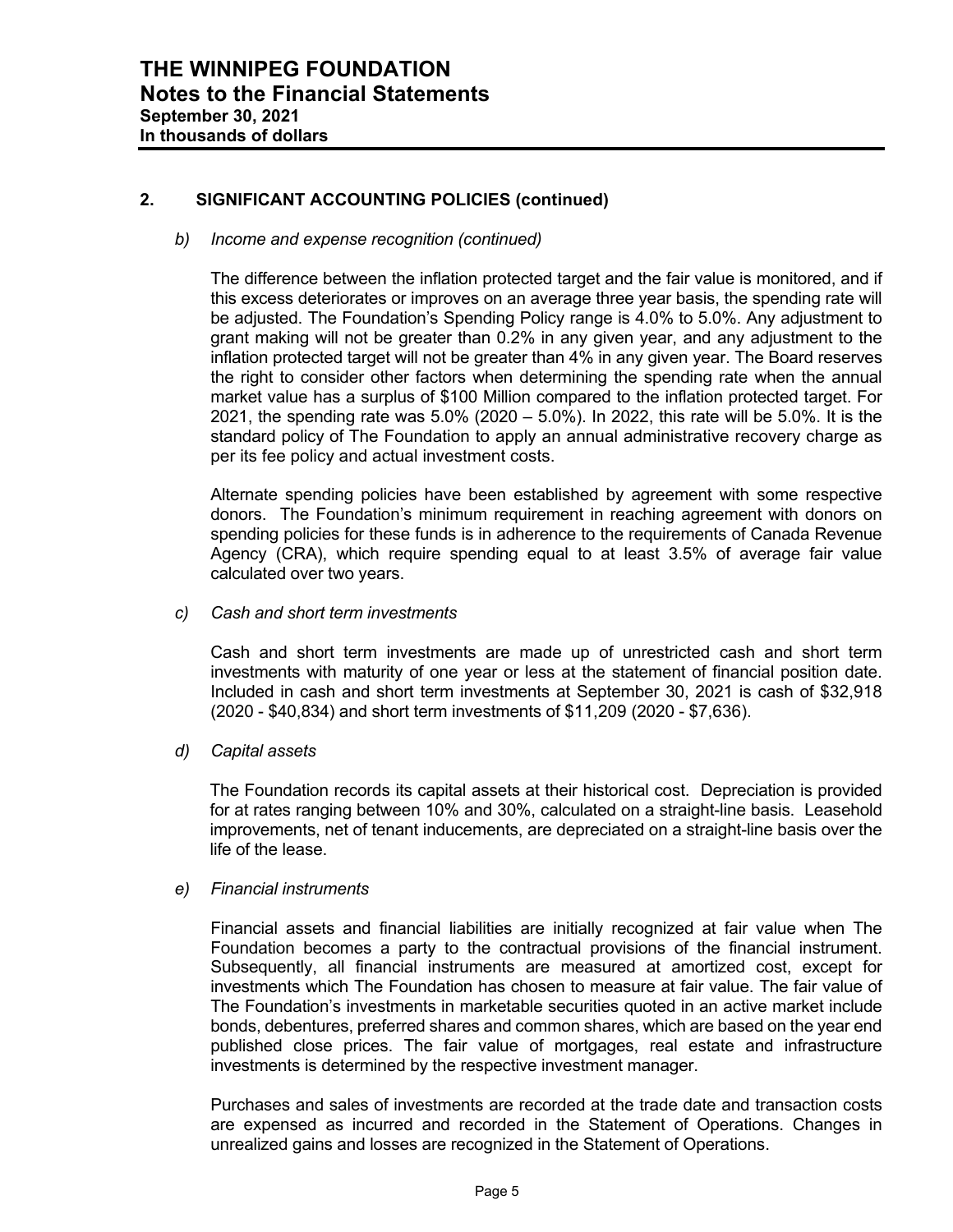#### **2. SIGNIFICANT ACCOUNTING POLICIES (continued)**

#### *e) Financial instruments (continued)*

With respect to financial assets measured at cost or amortized cost, The Foundation recognizes an impairment loss, if any, in net earnings when it determines that a significant adverse change has occurred during the period in the expected timing or amount of future cash flows. When the extent of impairment of a previously written-down asset decreases and the decrease can be related to an event occurring after the impairment was recognized, the previously recognized impairment loss shall be reversed in net earnings in the period the reversal occurs.

*f) Bequests and other donations* 

Bequests and other donations are recorded when received.

*g) Grant commitments* 

Grant commitments are recorded in the year approved.

*h) Foreign currency translation* 

Monetary assets and liabilities denominated in foreign currencies are translated into Canadian dollars at the exchange rates in effect at the statement of financial position date and non-monetary assets and liabilities are translated at the exchange rate prevailing when the asset was acquired. Revenues and expenses are translated into Canadian dollars at the exchange rates in effect on the date of the transaction, except for amortization, which is translated at historical rates. Exchange gains and losses on translation of foreign currencies are reflected in the Statement of Operations.

*i) Use of estimates* 

The preparation of financial statements in conformity with Canadian accounting standards for not-for-profit organizations requires management to make estimates and assumptions that affect the reported amounts of assets and liabilities and disclosures of contingent assets and liabilities at the date of the financial statements and the reported amounts of receipts and disbursements during the reporting period. Significant estimates included in these financial statements relate to the valuation of investments, artwork, charitable remainder trusts and the cash surrender value of life insurance policies as well as the useful life of capital assets. Actual results could differ from these estimates.

#### **3. OTHER ASSETS**

|                                                 | 2021  | 2020  |
|-------------------------------------------------|-------|-------|
| Works of art                                    | 830   | 808   |
| Cash surrender value of life insurance policies | 1,380 | 1,319 |
| Charitable remainder trusts                     | 1,760 | 1,790 |
| Capital assets (Note 4)                         | 1,145 | 1,340 |
|                                                 | 5,115 | 5,257 |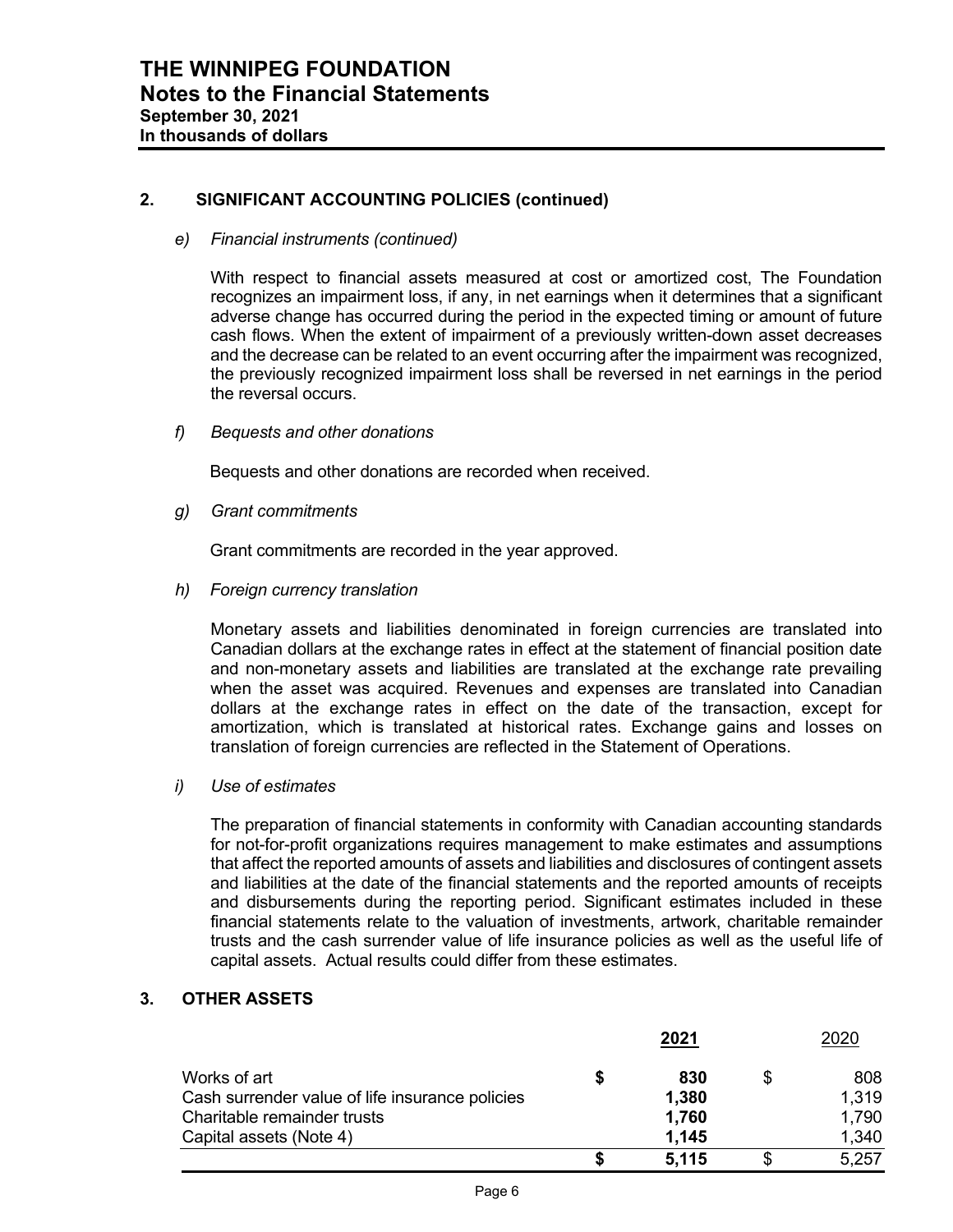#### **3. OTHER ASSETS (continued)**

The Foundation is the owner and capital beneficiary of certain charitable remainder trusts, under which The Foundation will become entitled to the investment income from these funds upon the death of the income beneficiaries. The charitable remainder trusts are carried at their estimated net present value, calculated as the current fair value of the trusts' assets discounted by the estimated time until which The Foundation is entitled to the income earned by the trusts' assets.

#### **4. CAPITAL ASSETS**

|                         |   | 2021  |                                                                              |       |    |                   |    | 2020  |
|-------------------------|---|-------|------------------------------------------------------------------------------|-------|----|-------------------|----|-------|
|                         |   | Cost  | <b>Net Book</b><br><b>Accumulated</b><br><b>Value</b><br><b>Depreciation</b> |       |    | Net Book<br>Value |    |       |
| Furniture & equipment   | S | 432   | \$                                                                           | 340   | \$ | 92                | \$ | 118   |
| Computers & peripherals |   | 2,157 |                                                                              | 1,770 |    | 387               |    | 445   |
| Leasehold improvements  |   | 1,489 |                                                                              | 886   |    | 603               |    | 714   |
| Communications          |   |       |                                                                              |       |    |                   |    |       |
| Website                 |   | 172   |                                                                              | 111   |    | 61                |    | 60    |
| <b>Trademark</b>        |   | 3     |                                                                              |       |    | 2                 |    | 3     |
|                         | S | 4,260 | S                                                                            | 3,115 | S  | 1,145             | \$ | 1,340 |

#### **5. MANAGED FUNDS**

Managed funds represent funds beneficially owned by other organizations for which the income and capital is designated for the benefit of those organizations. Certain organizations, which includes various Manitoba community foundations and other not-for-profit agencies, have placed their investment capital, including their endowment capital, with The Foundation to be managed as part of The Foundation's investment portfolio. This enables The Foundation to foster the growth and development of Manitoba's community foundations by providing support for their activities.

As at September 30, 2021, 51 (2020 - 51) community foundations and 23 (2020 - 23) agencies were working together with The Foundation in this manner. The capital beneficially owned by other organizations is included in The Foundation's managed funds.

a) Agency managed funds

|                                    | 2021      | 2020         |
|------------------------------------|-----------|--------------|
| Contributions                      | \$<br>968 | \$<br>363    |
| Investment income                  | 15,933    | 6,368        |
| Investment and administrative fees | (803)     | (690)        |
| <b>Distributions</b>               | (6, 293)  | (4, 247)     |
| Change during the year             | 9,805     | 1,794        |
| Balance, beginning of year         | 99,436    | 97,642       |
| Balance, end of year               | 109,241   | \$<br>99,436 |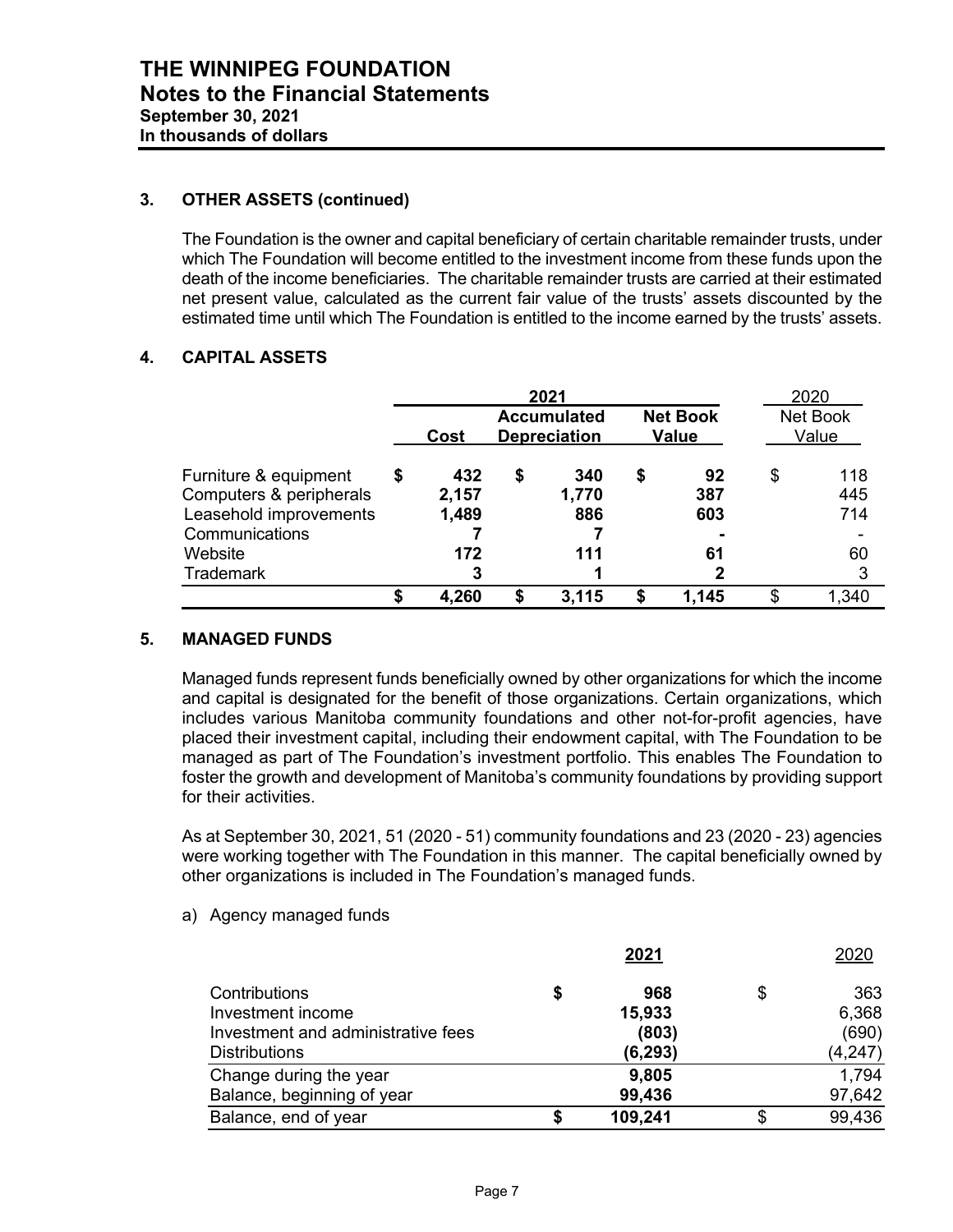#### **5. MANAGED FUNDS (continued)**

b) Manitoba community foundation managed funds

|                                    |    | 2021     | 2020         |
|------------------------------------|----|----------|--------------|
| Contributions                      | \$ | 8,475    | \$<br>22,521 |
| Investment income                  |    | 15,891   | 6,910        |
| Investment and administrative fees |    | (946)    | (683)        |
| <b>Distributions</b>               |    | (4, 516) | (3,320)      |
| Change during the year             |    | 18,904   | 25,428       |
| Balance, beginning of year         |    | 95,690   | 70,262       |
| Balance, end of year               | S  | 114,594  | \$<br>95,690 |
|                                    |    |          |              |

#### **6. INVESTMENT POLICY**

In accordance with The Foundation's mission to benefit the people of Winnipeg by supporting not-for-profit, charitable, educational, and cultural organizations, the Board of Directors developed an Asset Management Governance Plan and a Statement of Investment Beliefs, Policies and Guidelines, which endeavors to protect the purchasing power of the funds entrusted to The Foundation while achieving maximum returns consistent with prudent investment. The Foundation's investment policy applies to all investments held in The Foundation's Consolidated Trust Fund. The investment policy includes restrictions regarding the minimum and maximum amount of all holdings, the maximum amount of foreign equity holdings and the maximum to be invested in any one related group or industry.

#### **7. RISK MANAGEMENT**

The Foundation actively manages the risks that arise from its use of financial instruments, including liquidity, credit, and market risk. The Foundation adheres to an investment policy that outlines the objectives, constraints, and parameters related to its investing activities. This policy prescribes limits around the quality and concentration of investments held by The Foundation. Management regularly reviews The Foundation's investments to ensure all activities adhere to the investment policy. The Foundation may periodically enter into exchange rate contracts to manage foreign currency exposure but does not engage in other hedging transactions.

#### *a) Liquidity Risk*

Liquidity risk is the risk that The Foundation cannot meet a demand for cash or fund its obligations as they come due. A key liquidity requirement for The Foundation is grant commitments. Liquidity risk is managed by investing the majority of The Foundation's assets in investments that are traded in an active market and can be readily liquidated. In addition, The Foundation aims to retain sufficient cash positions to maintain liquidity. The majority of The Foundation's investments are considered readily realizable and liquid, therefore The Foundation's liquidity risk is considered minimal. The Foundation's contractual liabilities are all due within one year, with the exception of lease commitments as set out in Note 8.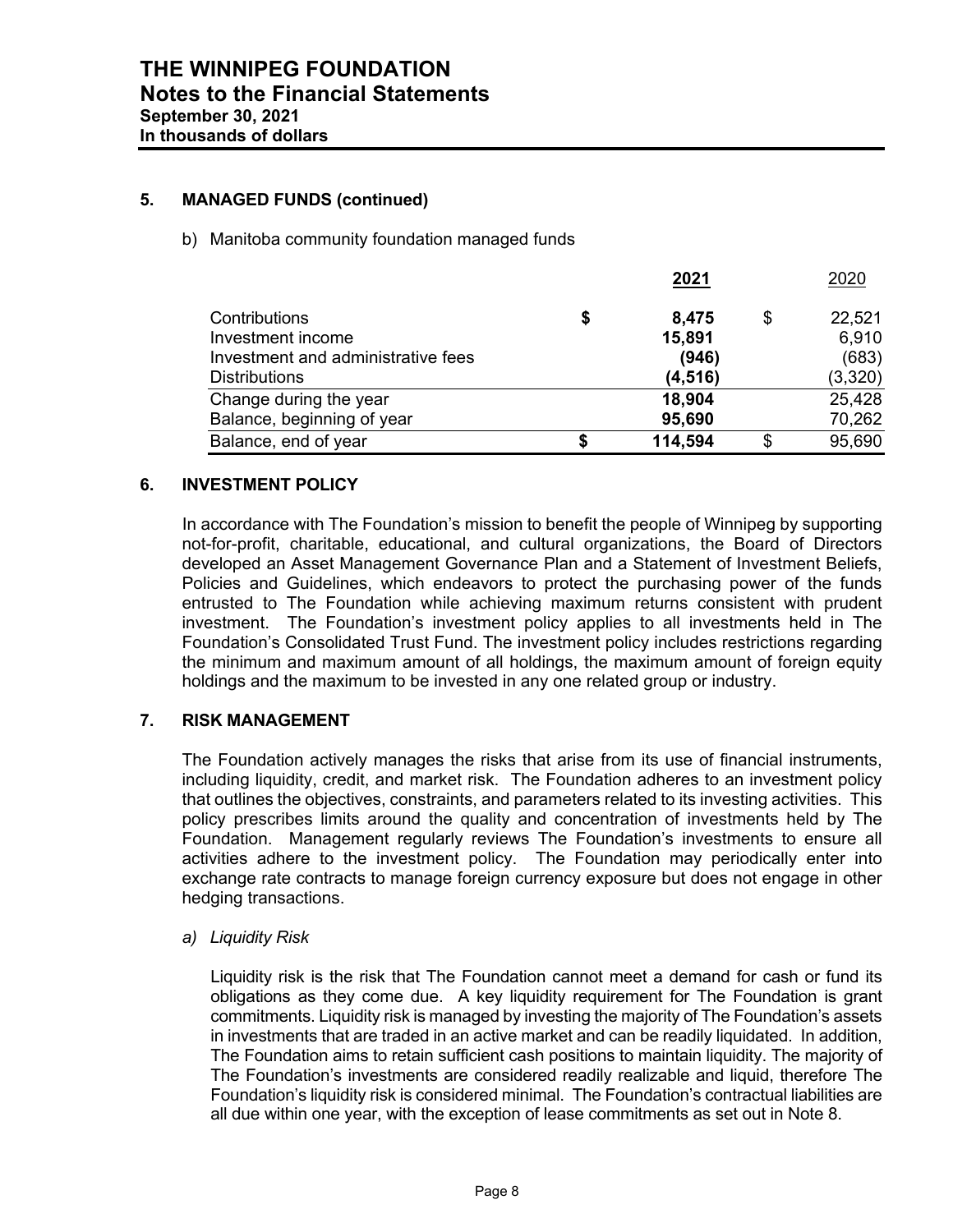#### **7. RISK MANAGEMENT (continued)**

*b) Credit Risk* 

Credit risk is the potential for financial loss should a counterparty in a transaction fail to meet its obligations. The Foundation's investments in short term investments, bonds and debentures and mortgages are subject to credit risk. The maximum exposure to credit risk on these financial instruments is their carrying value. The investment policy of The Foundation mandates that at least 80% of the bond portfolio have a minimum credit rating of A; up to 20% of the bond portfolio can be invested in bonds with a BBB rating. The investment policy also mandates that short term investments have a minimum credit rating of R-1 when purchased. Guaranteed Investment Certificate deposits issued by Credit Unions of Manitoba are guaranteed by Deposit Guarantee Corporation of Manitoba. The Foundation monitors its credit risk management policies regularly to evaluate their effectiveness.

*c) Market Risk* 

Market risk is the potential for financial loss to The Foundation from changes in the values of its financial instruments due to changes in interest rates, currency exchange rates or other price risk. The investments of The Foundation are subject to normal market fluctuations and to the risk inherent in investment in capital markets.

#### *Interest Rate Risk*

Interest rate risk is the risk that changes in interest rates will affect future cash flows or fair values of financial instruments. Interest rate risk arises when The Foundation invests in interest-bearing financial instruments, and therefore The Foundation is exposed to interest rate risk on its bond portfolio. The Foundation also invests in mortgages secured by real estate which are subject to interest rate risk. The objective of The Foundation's investment policy is to manage its interest rate exposure.

#### *Currency Risk*

Currency risk is the risk that the value of financial instruments denominated in currencies other than the functional currency of The Foundation, which is the Canadian dollar, will fluctuate due to changes in foreign exchange rates. The Foundation is exposed to currency risk on its foreign market preferred and common stock and its foreign market bonds and debentures, as the prices denominated in foreign currencies are converted to The Foundation's functional currency in determining fair value. The objective of The Foundation's investment policy is to manage currency risk by maintaining a geographically diversified portfolio. The most significant exposure to currency risk is \$352,914 (20.2%) (2020 - \$275,221 (19.6%)) of investments in US Dollars.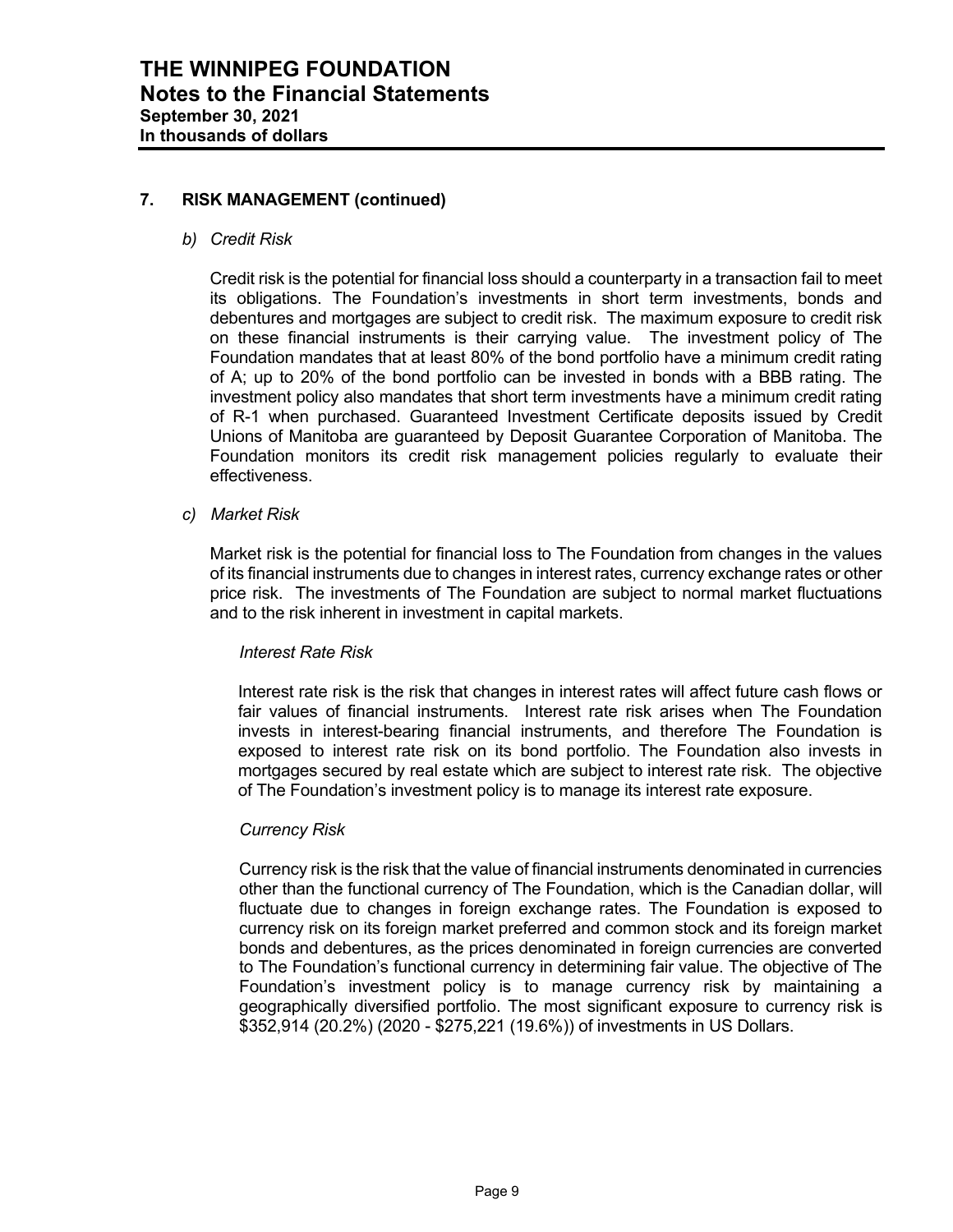#### **7. RISK MANAGEMENT (continued)**

#### *c) Market Risk (continued)*

#### *Currency Risk (continued)*

Summary of currency exposure is as follows:

|                  | 2021          | 2020          |
|------------------|---------------|---------------|
| <b>US Dollar</b> | \$<br>352,914 | \$<br>275,221 |
| Euro             | 63,826        | 58,292        |
| Japanese Yen     | 32,952        | 28,539        |
| Hong Kong Dollar | 32,796        | 30,329        |
| Other            | 120,260       | 96,927        |
| Total            | 602,748       | 489,308       |

 The other category consists of 10 other currencies exposures ranging from \$1.4 million to \$20.8 million.

#### *Other Price Risk*

Other price risk is the risk that the fair value or future cash flows of a financial instrument will fluctuate because of changes in market prices (other than those arising from interest rate risk or currency risk), whether those changes are caused by factors specific to the individual financial instrument or its issuer, or factors affecting all similar financial instruments traded in the market. The Foundation is exposed to other price risk through its investments in listed shares for which the value fluctuates with the quoted market price and through its investment in mortgages, real estate, and infrastructure. The objective of The Foundation's investment policy is to manage other price risk by maintaining a portfolio which is diversified across geographic and industry sectors. The performance of The Foundation's investments is monitored by measuring against a benchmark consisting of relative weightings of various stock exchanges.

#### *d) Risk Concentrations*

The risks discussed above exist where a significant portion of the portfolio is invested in securities which have similar characteristics or similar variations relating to economic or political conditions.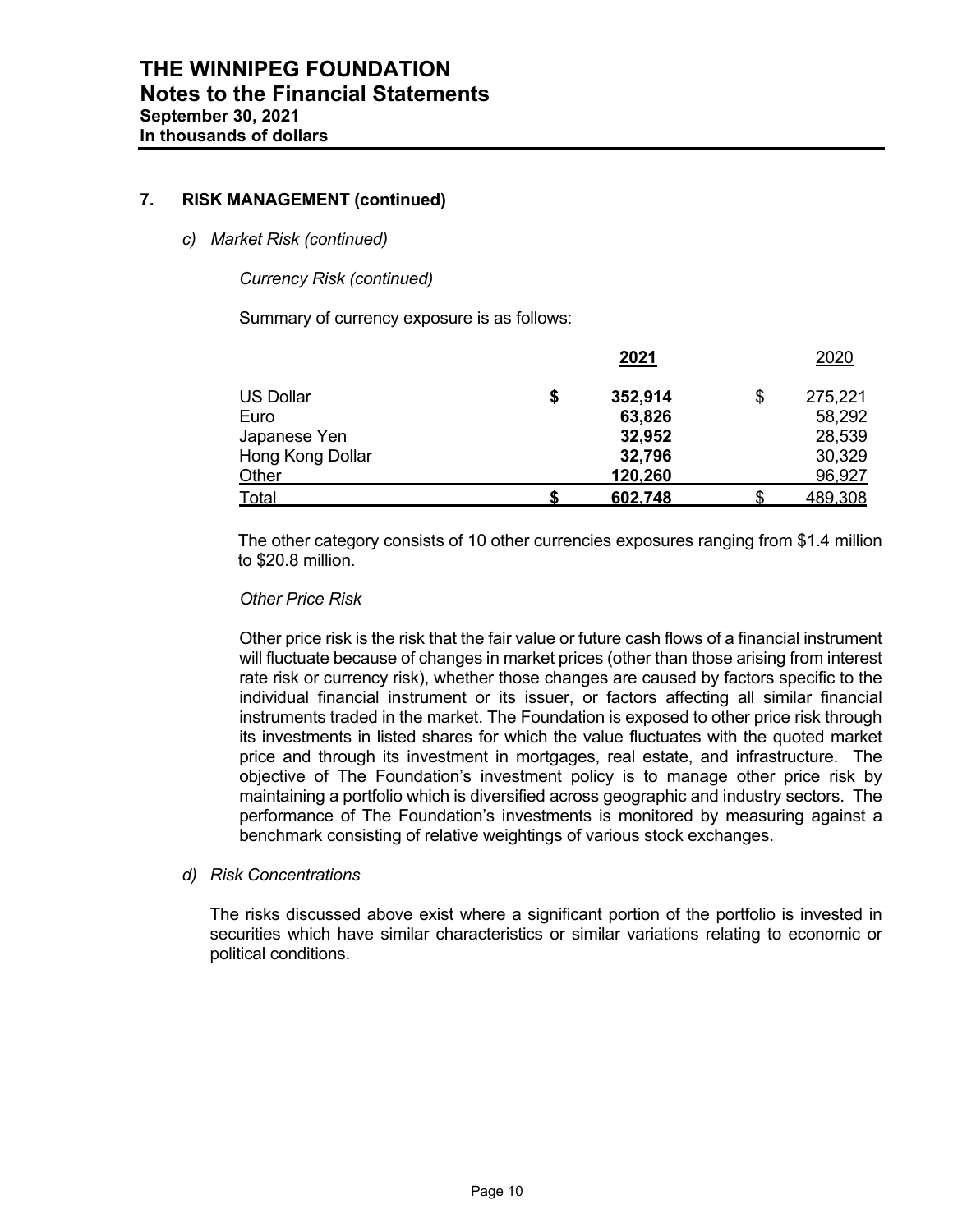#### **7. RISK MANAGEMENT (continued)**

#### *d) Risk concentrations (continued)*

As at September 30, 2021 the investment portfolio includes the following concentrations:

|                                                     |               | 2021               |                | 2020               |
|-----------------------------------------------------|---------------|--------------------|----------------|--------------------|
|                                                     | %             | <b>Fair Value</b>  | $\%$           | Fair Value         |
| Cash and Short Term Investments                     |               |                    |                |                    |
| Canada                                              | 2.4%          | 42,156<br>\$       | 3.0%           | 42,392<br>\$       |
| International                                       | 0.0%          | 858                | 0.3%           | 4,965              |
| Corporate - Canada (GIC's)                          | 0.1%          | 1,113              | 0.1%           | 1,113              |
|                                                     | 2.5%          | 44,127             | 3.4%           | 48,470             |
| <b>Bonds and Debentures</b>                         |               |                    |                |                    |
| Corporate - Canada                                  | 0.3%          | 4,156              | 0.4%           | 5,160              |
| Pooled Fund - Canada                                | 21.5%         | 374,615            | 20.2%          | 284,504            |
|                                                     | 21.8%         | 378,771            | 20.6%          | 289,664            |
| Mortgages                                           |               |                    |                |                    |
| Canadian Pooled Mortgage Fund                       | 8.0%          | 138,865            | 9.0%           | 126,582            |
|                                                     |               |                    |                |                    |
| <b>Preferred and Common Stock</b>                   |               |                    |                |                    |
| Canada                                              | 12.1%         | 211,375            | 11.2%          | 158,293            |
| Canadian Pooled Equity Fund<br><b>United States</b> | 11.7%<br>7.9% | 204,145<br>137,951 | 12.1%<br>7.7%  | 169,703<br>108,056 |
|                                                     | 12.3%         |                    |                |                    |
| United States Pooled Equity Funds<br>International  | 14.3%         | 214,747<br>249,192 | 11.5%<br>15.2% | 162,534<br>213,753 |
|                                                     | 58.3%         | 1,017,410          | 57.7%          | 812,339            |
| <b>Real Estate</b>                                  |               |                    |                |                    |
|                                                     |               |                    |                |                    |
| Canadian Pooled Real Estate Fund                    | 4.9%          | 85,622             | 4.5%           | 63,314             |
| Infrastructure                                      |               |                    |                |                    |
| Global Infrastructure                               | 4.5%          | 78,041             | 4.8%           | 67,055             |
|                                                     | 100.0%        | \$1,742,836        | 100.0%         | \$<br>1,407,424    |
|                                                     |               |                    |                |                    |
| Represented as:                                     |               |                    |                |                    |
| Cash and short term investments                     |               | \$<br>44,127       |                | \$<br>48,470       |
| Investments                                         |               | 1,698,709          |                | 1,358,954          |
|                                                     | \$            | 1,742,836          |                | \$<br>1,407,424    |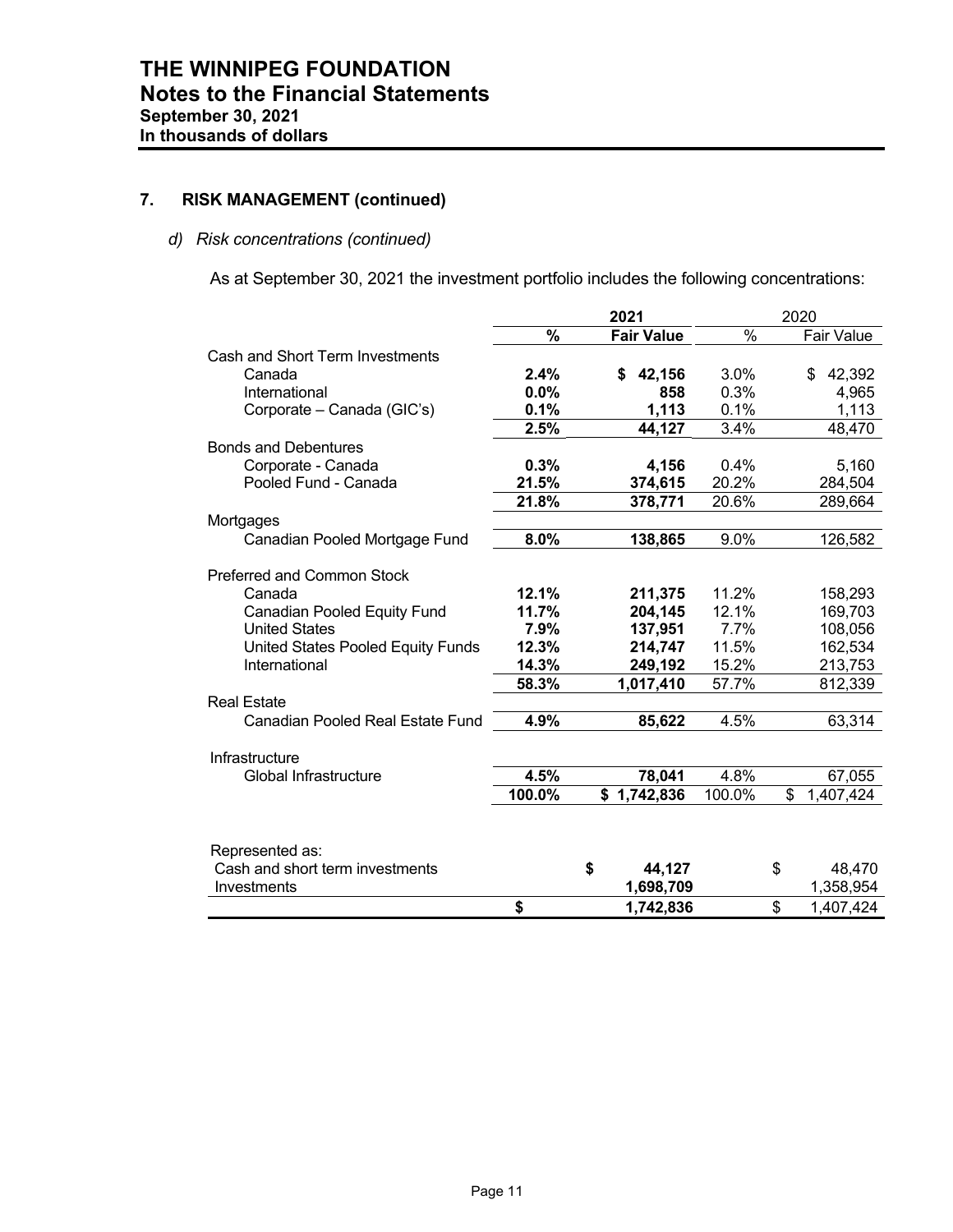#### **8. COMMITMENTS**

The Foundation has lease commitments for office space expiring April 30, 2027 for which the total lease minimum payments are \$1,745.

The minimum annual base rent commitments under the lease agreement for the next five years are as follows:

| 2022 | 275 |
|------|-----|
| 2023 | 294 |
| 2024 | 294 |
| 2025 | 294 |
| 2026 | 294 |

#### **9. ADMINISTRATION**

The Board of Directors has established an objective that administration expenses excluding Manitoba community foundations net expenses and investment operations are not to exceed 0.75% of the average fair value of assets for the year. Actual expenses incurred for the year amounted to 0.47% (2020 - 0.54%) of the average fair value of The Foundation's assets excluding assets related to Manitoba community foundations.

The components of these expenses are as follows:

|                                    |         | 2021<br>2020                                        |         |                                                     |
|------------------------------------|---------|-----------------------------------------------------|---------|-----------------------------------------------------|
|                                    | Amount  | $%$ of<br>Average<br><b>Fair Value</b><br>of Assets | Amount  | $%$ of<br>Average<br><b>Fair Value</b><br>of Assets |
| Administration:                    |         |                                                     |         |                                                     |
| Salaries and employee benefits     | \$4,601 |                                                     | \$4,237 |                                                     |
| Occupancy and technology costs     | 1,285   |                                                     | 1,363   |                                                     |
| Communications and donor relations | 331     |                                                     | 427     |                                                     |
| Other program and administration   | 778     |                                                     | 599     |                                                     |
| Total net administration           | \$6,995 | 0.47%                                               | \$6,626 | 0.54%                                               |
| <b>Investment Operations</b>       | \$6,734 | 0.43%                                               | \$4,445 | 0.34%                                               |

In addition to the administration costs noted above, Endow Manitoba, a program administered by the Foundation to support Manitoba community foundations, had operating costs of \$733 (2020 - \$479) which includes an internal allocation of \$126 (2020 - \$nil) from administration expenses.

The Foundation maintains a defined contribution pension plan to which it contributes a percentage of employees' salaries. The total amount contributed to the plan by The Foundation and recognized as an expense for the year ended September 30, 2021 was \$233 (2020 - \$205).